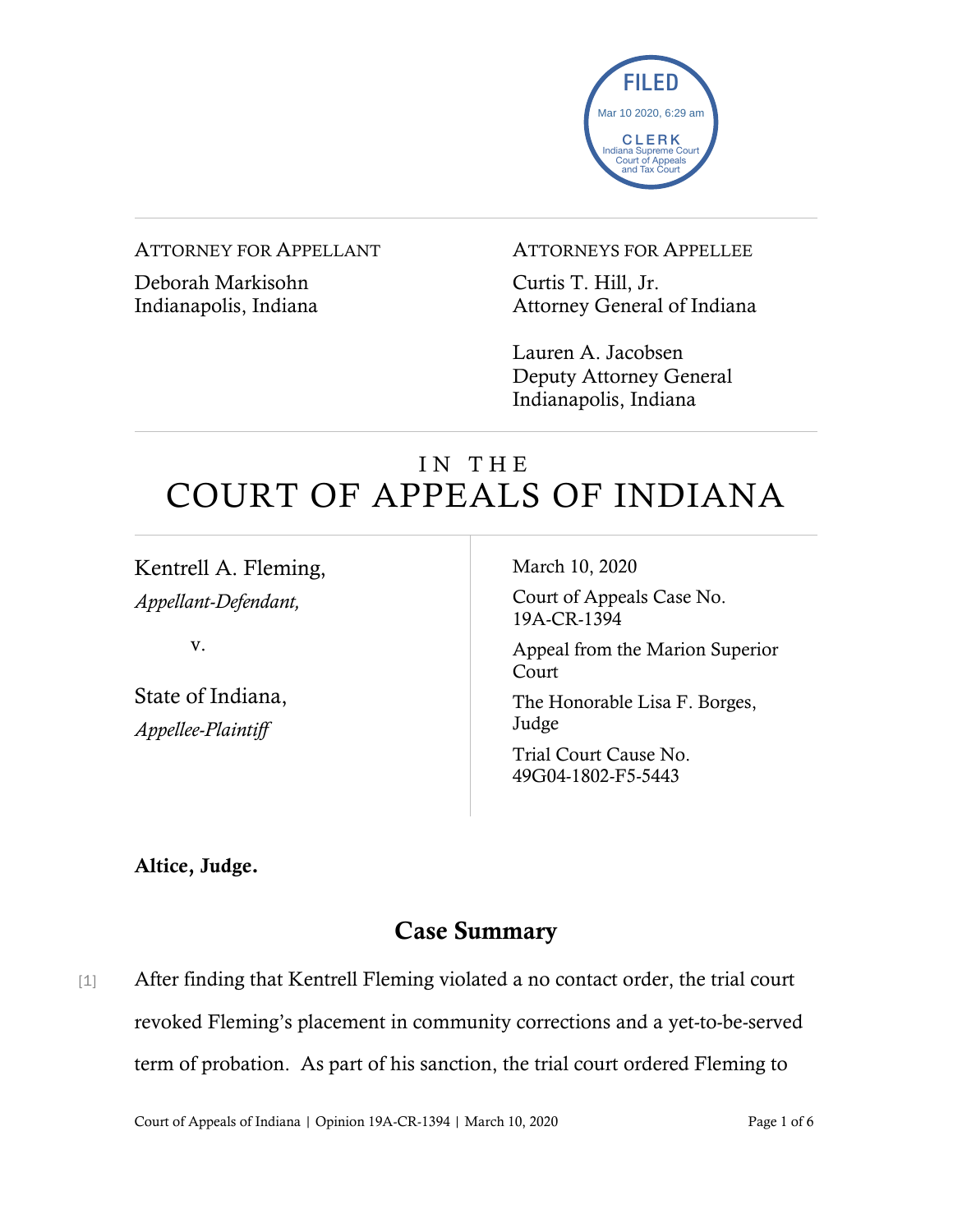pay certain probation-related fees. On appeal, Fleming argues that the court abused its discretion by imposing probation fees for a term of probation that was revoked before it ever began.

[2] We reverse and remand.

### Facts & Procedural History

- [3] On February 15, 2018, the State charged Fleming with Count I, Level 5 felony intimidation, and Count II, Level 5 felony battery resulting in serious bodily injury. On September 26, 2018, Fleming pled guilty to Count II and the State agreed to dismiss Count I. On October 10, 2018, the trial court sentenced Fleming per the terms of the plea agreement, imposing a five-year sentence, with three years executed and two years suspended. The executed portion of the sentence was to be served as one year in the Department of Correction (DOC) and two years in community corrections. Of the two years suspended, one year was to be served on probation. As part of the original sentencing order, the trial court ordered Fleming to pay court costs and fees totaling \$845, including \$560 in probation-related fees.
- [4] On February 1, 2019, community corrections filed a notice of violation alleging that Fleming violated a no contact order. The probation department also filed a notice of probation violation on February 4, 2019. [1](#page-1-0) The court held a contested

<span id="page-1-0"></span> $1$  The notice of probation violation indicated that Fleming had not paid any portion of his \$845 monetary obligation.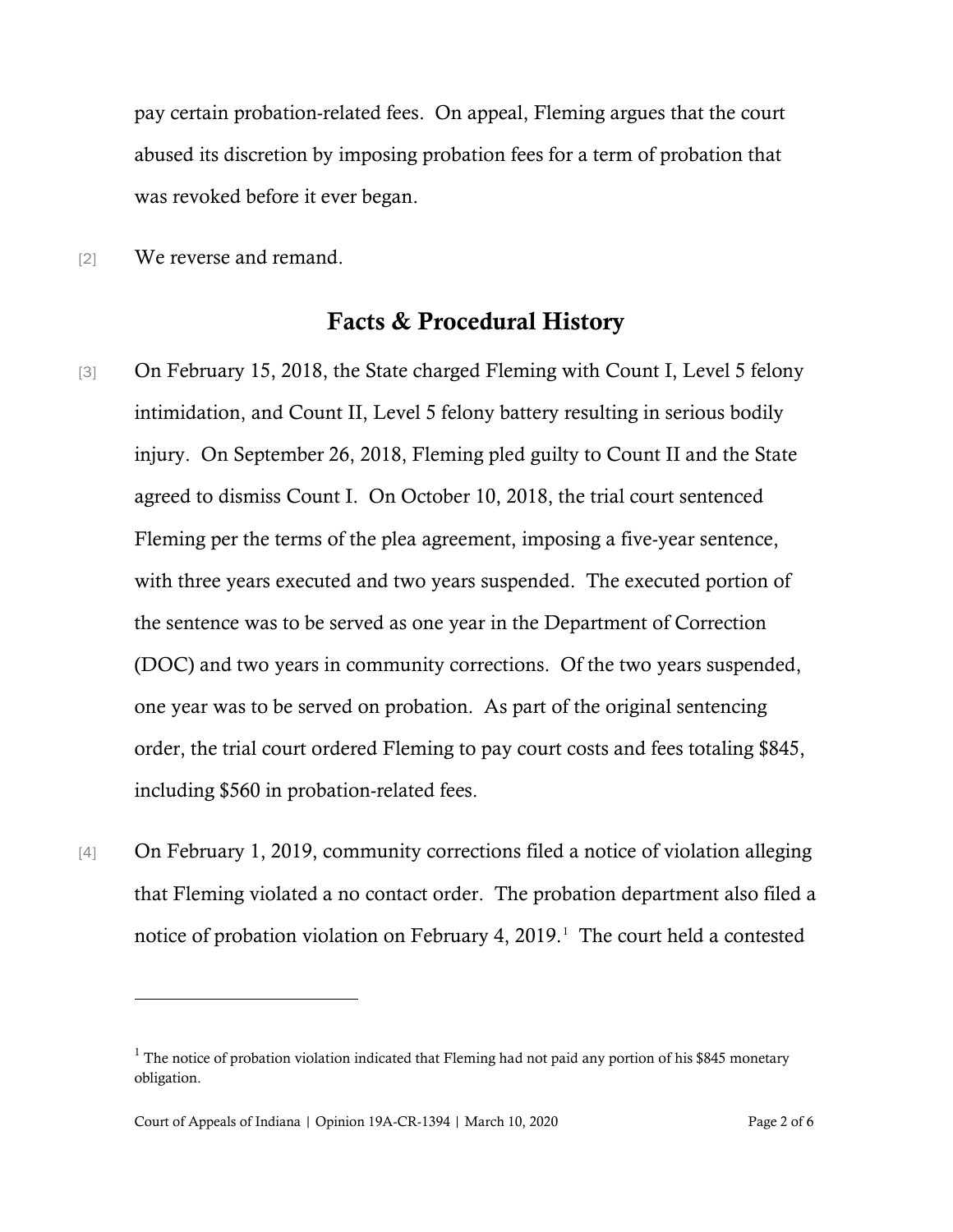hearing over two days. On May 17, 2019, the trial court found that Fleming violated the rules of both community corrections and probation by violating a no contact order. The court revoked both placements and ordered Fleming to serve four years in the DOC. Because Fleming was still serving his community corrections sentence when the violations were filed, he had not yet begun serving his time on probation. The trial court issued an updated sentencing order reflecting the sanction and reassessed \$845 in court costs and fees, including the \$560 in probation fees. Fleming now appeals. Additional facts will be provided as necessary.

## Discussion & Decision

- [5] Sentencing decisions include decisions to impose fees and costs. *Berry v. State*, 950 N.E.2d 798, 799 (Ind. Ct. App. 2011). A trial court's sentencing decisions are reviewed under an abuse of discretion standard. *McElroy v. State*, 865 N.E.2d 584, 588 (Ind. 2007). "An abuse of discretion has occurred when the sentencing decision is 'clearly against the logic and effect of the facts and circumstances before the court, or the reasonable, probable, and actual deductions to be drawn therefrom.'" *Id*. at 588 (quoting *K.S. v. State*, 849 N.E.2d 538, 544 (Ind. 2006)). "If the fees imposed by the trial court fall within the parameters provided by statute, we will not find an abuse of discretion." *Berry*, 950 N.E.2d at 799.
- [6] Before addressing Fleming's argument, we address the State's contention that Fleming "cannot challenge the assessment of probation fees since they appeared

Court of Appeals of Indiana | Opinion 19A-CR-1394 | March 10, 2020 Page 3 of 6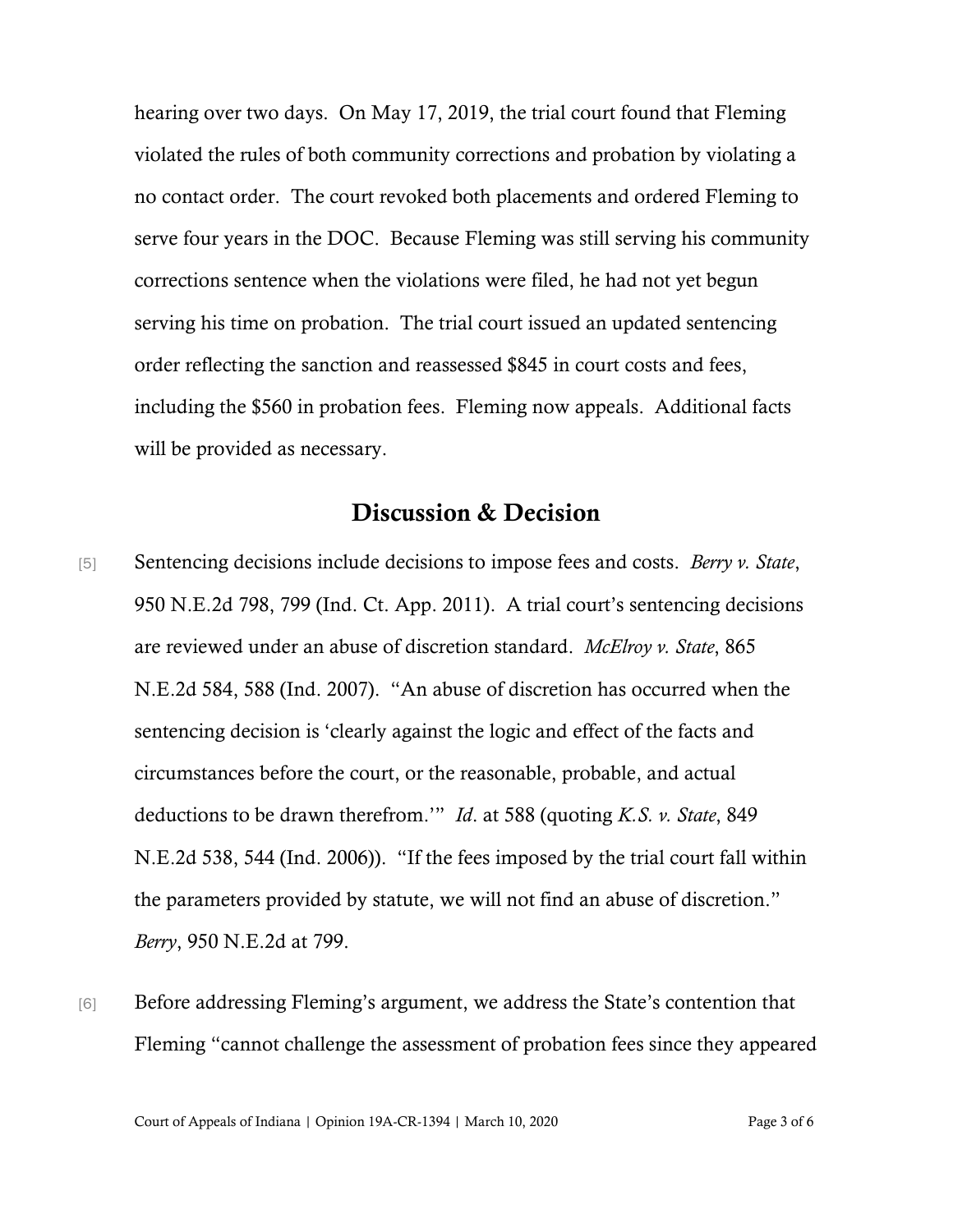in the original sentencing order and were not added as part of his sentence in the revocation hearing." *Appellee's Brief* at 7. The State maintains that because Fleming did not challenge imposition of probation fees when they were assessed, he cannot challenge them following the revocation of his probation. The State improperly characterizes Fleming's challenge as a collateral challenge to the validity of his sentence. *Cf. Stephens v. State*, 818 N.E.2d 936, 939 (Ind. 2004) (stating that a defendant cannot collaterally attack a sentence on appeal from a probation revocation). When the probation fees were imposed as part of the original sentencing order, Fleming had no basis to object as his probation had not yet been revoked. After the trial court revoked his probation, however, the court again imposed probation-related fees. Fleming is not collaterally attacking the imposition of probation fees as set out in the original sentencing order. Rather, Fleming argues that the trial court abused its discretion when it failed to modify his fee obligation following the revocation of his probation. A judgment revoking probation is a final appealable order. Ind. Code § 35-38-2- 3(l). Fleming can therefore challenge the court's imposition of probation fees.

[7] Citing I.C. § 35-38-2-1(b) (directing to I.C. § 35-38-2-1.7(b)), the State also argues that the trial court was prohibited from vacating the imposition of probation fees absent a petition from the probation department. The plain language of the statute establishes that it is not relevant to this case. Pursuant to I.C. § 35-38-2-1(b), the trial court may modify the conditions or terminate probation at any time, except for fee payment which "may only be modified as provided in section 1.7(b) of this chapter". Section 1.7(b) provides: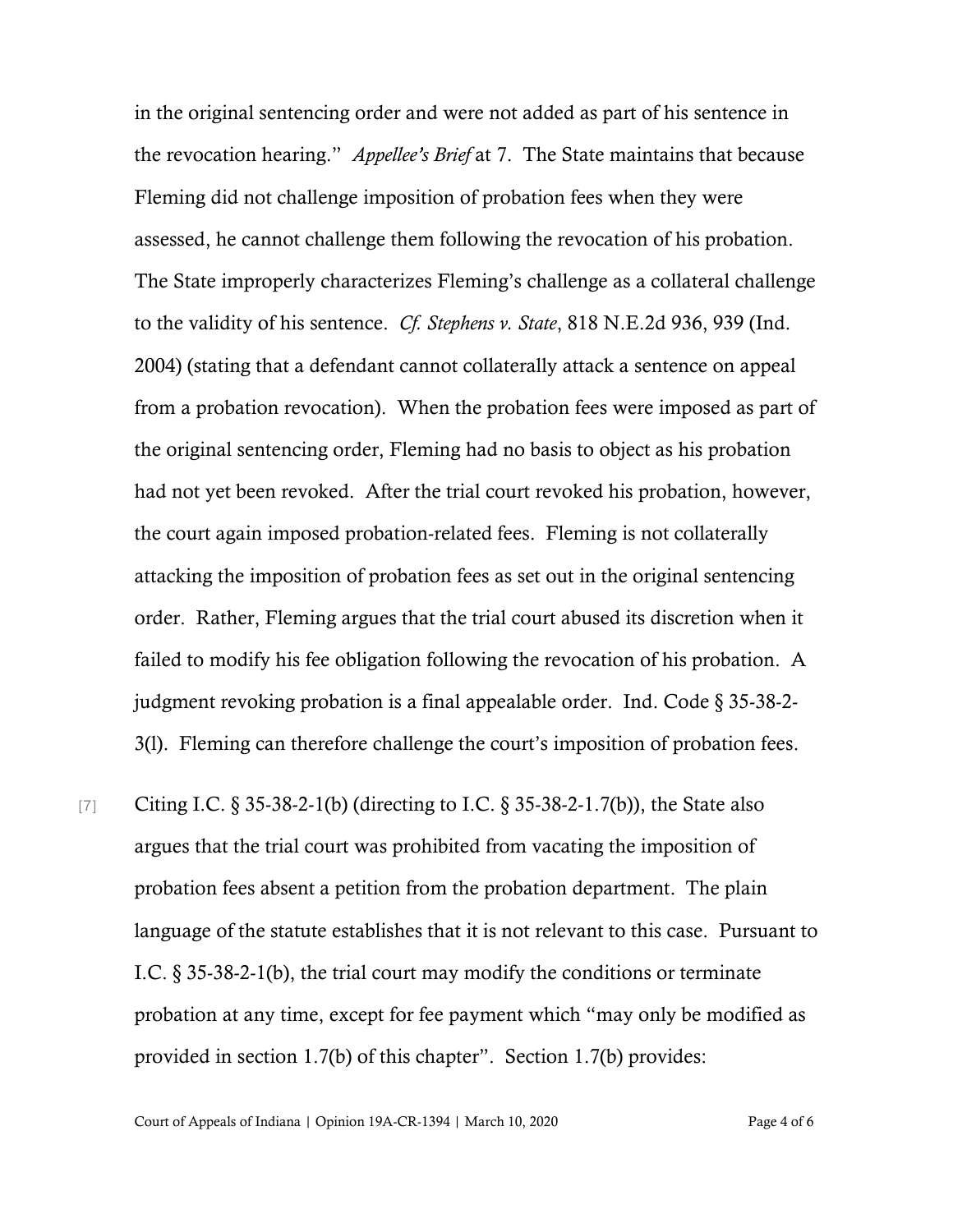A probation department may petition a court to:

(1) impose a probation user's fee on a person; or

(2) increase a person's probation user's fee;

under section 1 or 1.5 of this chapter if the financial ability of the person to pay a probation user's fee changes *while the person is on probation*.

(Emphasis supplied). Neither of these provisions is applicable here. Further, this statutory provision presumes the individual is actively serving probation, which Fleming was not. We disagree with the State that the trial court was statutorily constrained to leave the probation fees imposed as part of the original sentence in place following the revocation of Fleming's probation.

[8] We now turn to the merits of Fleming's argument. Relying on *Johnson v. State*, 27 N.E.3d 793 (Ind. Ct. App. 2015), Fleming contends that the trial court abused its discretion by requiring him to pay probation user fees despite his probation being revoked before it ever began. In *Johnson*, the trial court ordered the defendant to pay twelve months of probation fees but after the defendant served just five months of probation, the trial court revoked his probation due to a violation. The defendant appealed the trial court's order that he pay the entire twelve months of probation fees. This court held that "probation fees should reflect the time a defendant actually served on probation" and because "the \$340 in probation fees reflected a twelve-month probation and [defendant] served only five of those months, the trial court should recalculate [defendant's]

Court of Appeals of Indiana | Opinion 19A-CR-1394 | March 10, 2020 Page 5 of 6